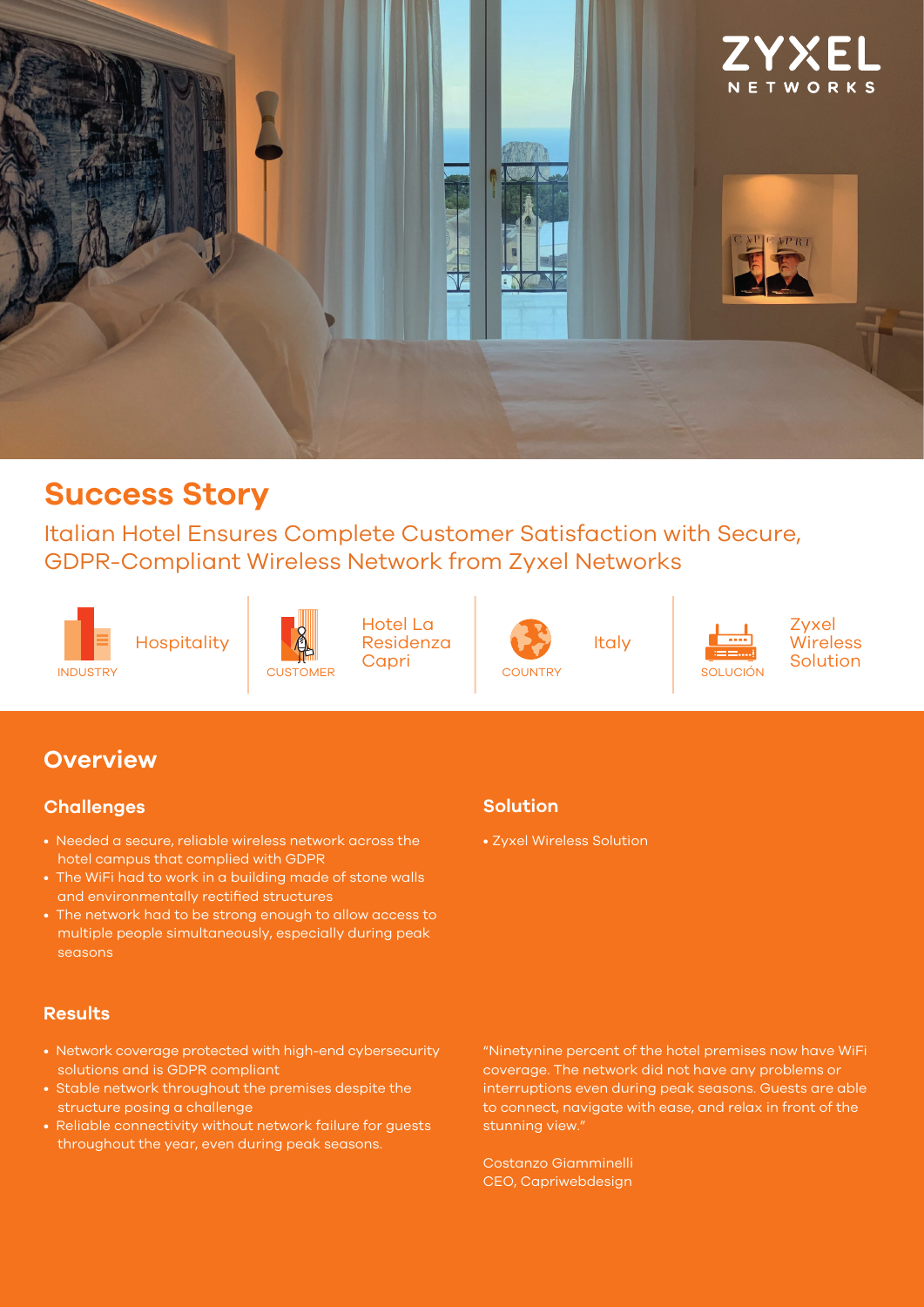# **ZYXEL** NETWORKS

## **Background**

The prestigious Hotel La Residenza Capri was built in 1956, combined with a former historical residence, Villa Caterina, of Prince Caracciolo. The splendid Hotel was purchased in the 1960s by the De family Angelis, historic hoteliers on the island, who have preserved and handed down the family tradition. Following numerous expansions,

## **Challenges**

Previously, the hotel guests complained of difficulty in accessing the network, as well as poor coverage. For this reason, the Hotel La Residenza Capri asked the partner Capriwebdesign for a solution that would guarantee the maximum range.

A major challenge in this project was its building structure. The hotel was built with stone walls and structurally rectified environments, with multiple insulating plasterboards that

## **Solutions and Benefits**

Capriwebdesign has been in the IT business since 2000, offering both hardware sales and software services. It provides integrated services, including networking, video surveillance, cybersecurity, and IT equipment, and is constantly at the forefront of the business with advanced technology and solutions.

Capriwebdesign designed the entire wireless network considering the different spaces: the rooms, corridors, and high-density environments like the restaurant and lobby. **NWA5123-AC 802.11ac Dual-Radio Unified Access Points** were installed in the false ceilings of the corridor, **WAC5302D-S 802.11ac Wall-Plate Unified Access Points** were installed in the guest rooms, and **WAC6103D-I 802.11ac Dual-Radio Dual-Optimized Antenna 3x3 Access Points** were installed in the public high-density locations, to ensure seamless WiFi connectivity throughout the hotel. The **WAC5302D-S** features a low profile and versatile mounting design, making it a perfect choice for hotel guest rooms. The trendy design enables it to easily blend into the decoration, not to be noticed by guests, and not to destroy the aesthetics of the furniture. It can be mounted directly on an outlet box or any nook out of sight, even on a desk. WAC6103D-I APs were installed in the high-density environments like the lobby or restaurant, providing high-speed simultaneous connections of multiple devices.

GS1920-8HPv2 and 24HPv2 8/24-port GbE Smart Managed PoE Switches, which provide 30W per port, were used to provide power to all APs and distribute the network in all areas of the hotel. The GS1920v2 series switches feature the consumption mode that delivers the actual power required to achieve efficient energy use. Switch ports were used to connect smart TVs and home automation systems. Furthermore, the switches were used to separate

redevelopment, and improvement work of the structure, Hotel La Residenza Capri offers evocative sights: a stunning sea view, the nature wonder Faraglioni of Capri, and the 600-year-old historic Certosa di San Giacomo monastery , representing breathtaking nature sceneries and a millenary culture of the city.

break down the signal. WiFi signal that remained strong throughout the buildings was necessary for the hotels to ensure customer satisfaction.

The hotel also wanted to build a secure and reliable network system that could meet the requirements of the General Data Protection Regulation (GDPR) and provide smooth wireless connectivity that balances bandwidth usage to avoid network congestion.

the network into four WLANs - for guests, staff, smart TV, and home automation, all controlled in load balancing, so that in the event of a higher electrical load, it is compensated. It is important to note that the WiFi guest network is accessible with Facebook login. This provides excellent help to allow the hotel to develop internal marketing activities towards its customers.

To avoid potential cyberattacks and ensure data protection, Capriwebdesign has adopted the **ZyWALL USG310 Unified Security Gateway** that provides complete UTM services, such as anti-virus, anti-spam, and anti-ransomware solutions, content filtering, and application intelligence. Besides, Capriwebdesign has defined the PC access rule to the network. The PCs in the LAN have direct access to the internet with authentication through the firewall.

After the installation, almost every inch of the hotel had a stable and reliable network coverage. Zyxel's solutions met every requirement of the customer and improved the entire network infrastructure. The network also complies with GDPR to protect personal and private data.

"Ninetynine percent of the hotel premises now have WiFi coverage," Giamminelli said. "The network did not have any problems or interruptions even during the peak seasons. Guests are able to connect, navigate with ease, and relax in front of the stunning view."

Hospitality clients at boutique restaurants often have high expectations from the place they choose to stay. A comprehensive wireless connection that works from the moment they step into the premises is at the top of their priorities. With Zyxel, the Hotel La Residenza Capri has made sure that they have covered this aspect for their customers.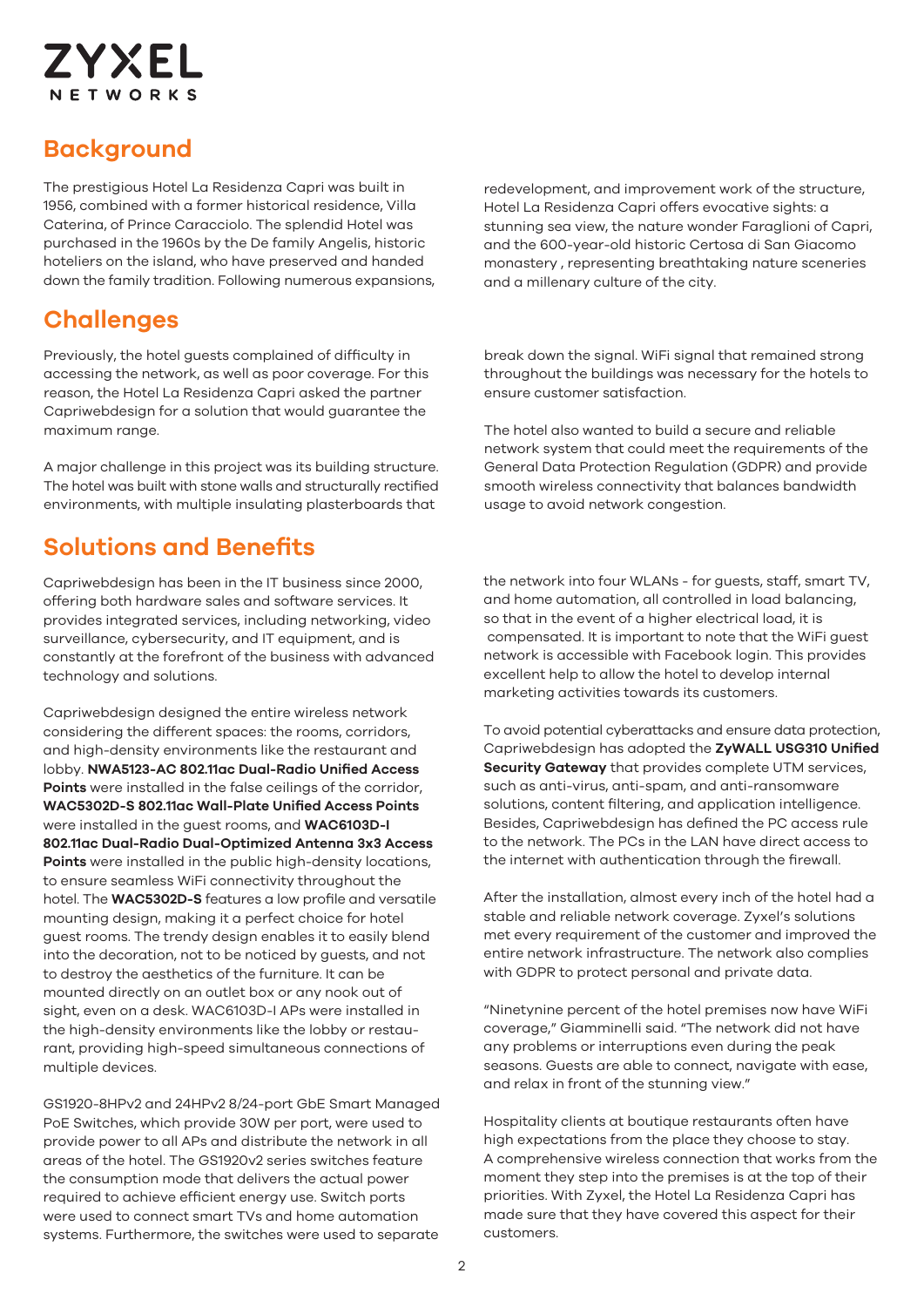

### **Products Used**

### **WAC5302D-S • 802.11ac Wall-Plate Unified Access Point**



- Clever wired and wireless network solution for individual hotel guest rooms
- Equipped with smart antenna which is proven able to mitigate interference from neighboring APs
- Enterprise-class 2x2 802.11ac AP supporting combined data rates of up to 1.2 Gbps
- Three downlink Gigabit Ethernet ports, including one with PoE to power for VoIP phones or other devices

### **NWA5123-AC • 802.11ac Dual-Radio Unified Access Point**



- Ceiling- and wall-mountable design with optimized RF performance
- 2-in-1 standalone/managed AP design
- CAPWAP management supported
- Enterprise-class 2x2 802.11ac AP supports combined data rates of up to 1,200 Mbps
- Simple, speedy deployment with APFlex™ and Zyxel One Network utilities

#### **WAC6103D-I • 802.11ac Dual-Radio Dual-Optimized Antenna 3x3 Access Point**



- Dual-optimized antenna allows pattern optimization adapting to wall- or ceiling-mounted installation
- 3x3 802.11ac supports combined data rates of up to 1.75 Gbps
- NebulaFlex Pro allows users to switch among standalone, on-premises controller managed or intuitive Nebula cloud managed modes as needed
- Dynamic Channel Selection, Load Balancing and Smart Client Steering ensure optimal wireless experience
- Stylish, ultra-slim ID design as the 32 mm height blends perfectly into modern interior decorations